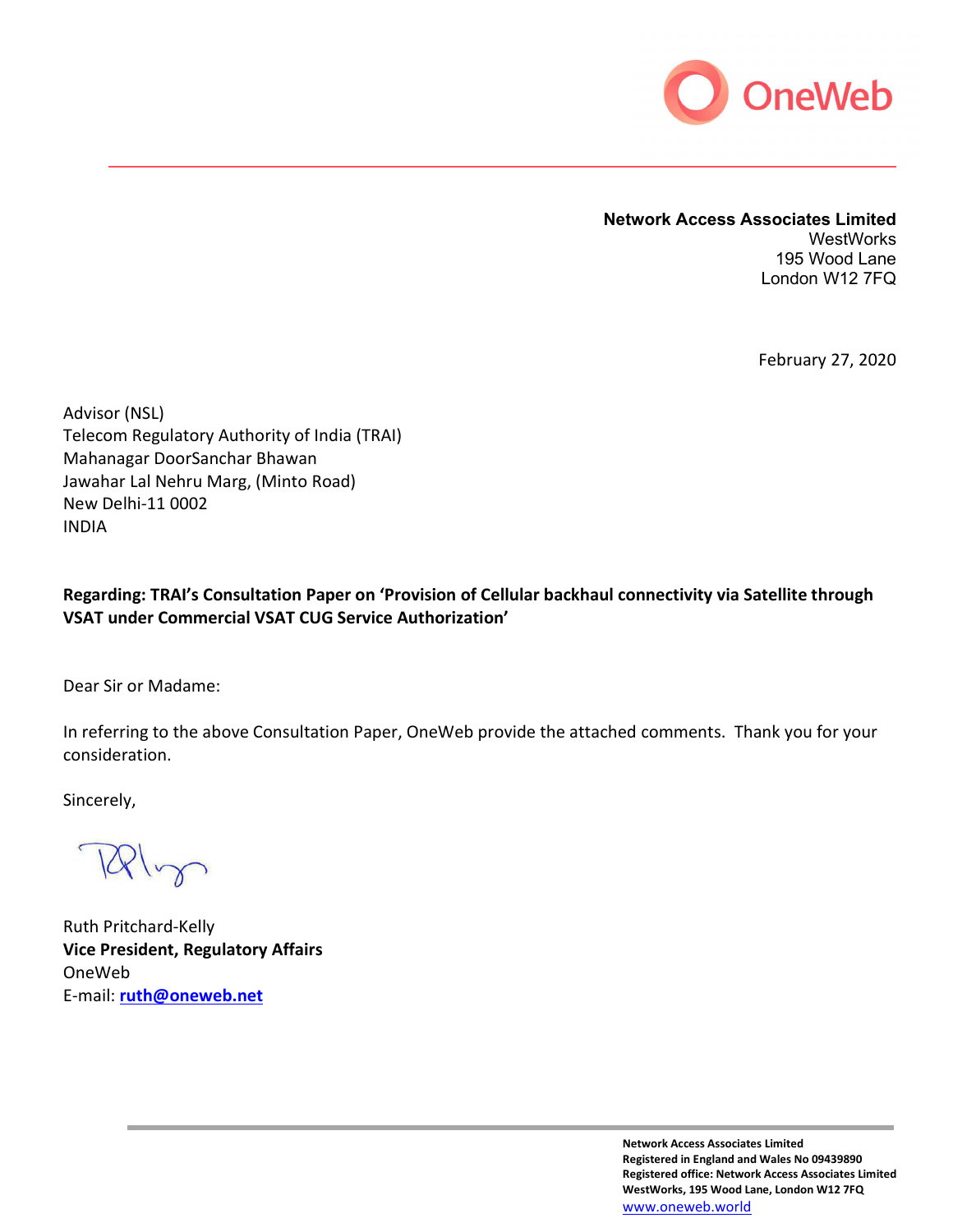

February 27, 2020

Network Access Associates Limited (trading as "OneWeb") would like to thank the Telecom Regulatory Authority of India (TRAI, or The Authority) for the opportunity to comment on this important consultation Paper on the 'Provision of Cellular backhaul connectivity via Satellite' issued on 29<sup>th</sup> January 2020. The Consultation Paper provides all relevant facts including licensing and regulatory constraints for VSAT providers under Commercial VSAT CUG Service Authorization' under Unified Licensing. The NDCP 2018 aims to pursue regulatory reforms in the Telecom sector to ensure that the regulatory structures and processes remain relevant, transparent, accountable and forward-looking. Additionally, the Policy aims to remove regulatory barriers and reduce the regulatory burden that hampers investments, innovation and consumer interest. The Policy also recognises various types of networks and technologies deployments under 'Connect India' including strengthening the use of Satellite Communications Technologies for providing broadband. Further, the Policy has mandated a review of the regulatory regime for satellite communication technologies, including revising licensing and regulatory conditions that limit the use of satellite communications, such as speed barriers, band allocation, simplifying compliance requirements for VSAT operators to ensure faster roll out and expanding the scope of permissible services for the effective utilisation of High Throughput Satellites (HTS) through appropriate licensing mechanism.

In the Consultation paper, the Authority has rightly observed that the charging mechanism for VSAT related services under NLD License/ Authorization is formulae-based and governed by the formula prescribed by DoT Order No. P-11014/34/2009-PP (III) dated 22.03.2012. The Royalty charge is applied to the total licensed bandwidth of each frequency of any type of the satellite-based Radio-communication network (including ILD, NLD, Teleport, DSNG, DTH, VSAT, INMARSAT and Satellite Radio). The method of calculating SUC Charges (Royalty Charges) towards frequency authorizations results in different charges under the Commercial VSAT CUG Service Authorizations and NLD Service Authorization. Therefore, the Consultation explores a shift of the calculation of Royalty Charges of satellite-based system from the existing formula to AGR-based for Access Services as well as for NLD Service Authorizations for same type of technology though the scope of licence is different.

#### The specific comments of OneWeb on the questions raised in the Consultation paper are below:

Q1. Keeping in view the connectivity requirements in remote and difficult areas, should the Commercial VSAT CUG service provider be permitted to provide backhaul connectivity for mobile services and Wi-Fi hotspots via Satellite? Please justify your answer.

OneWeb respectfully notes that Wifi backhaul is already permitted under the Commercial VSAT CUG authorization under the Unified License.

> Network Access Associates Limited Registered in England and Wales No 09439890 Registered office: Asticus Building, 2<sup>nd</sup> Floor, 21 Palmer Street, London SW1H 0AD www.oneweb.world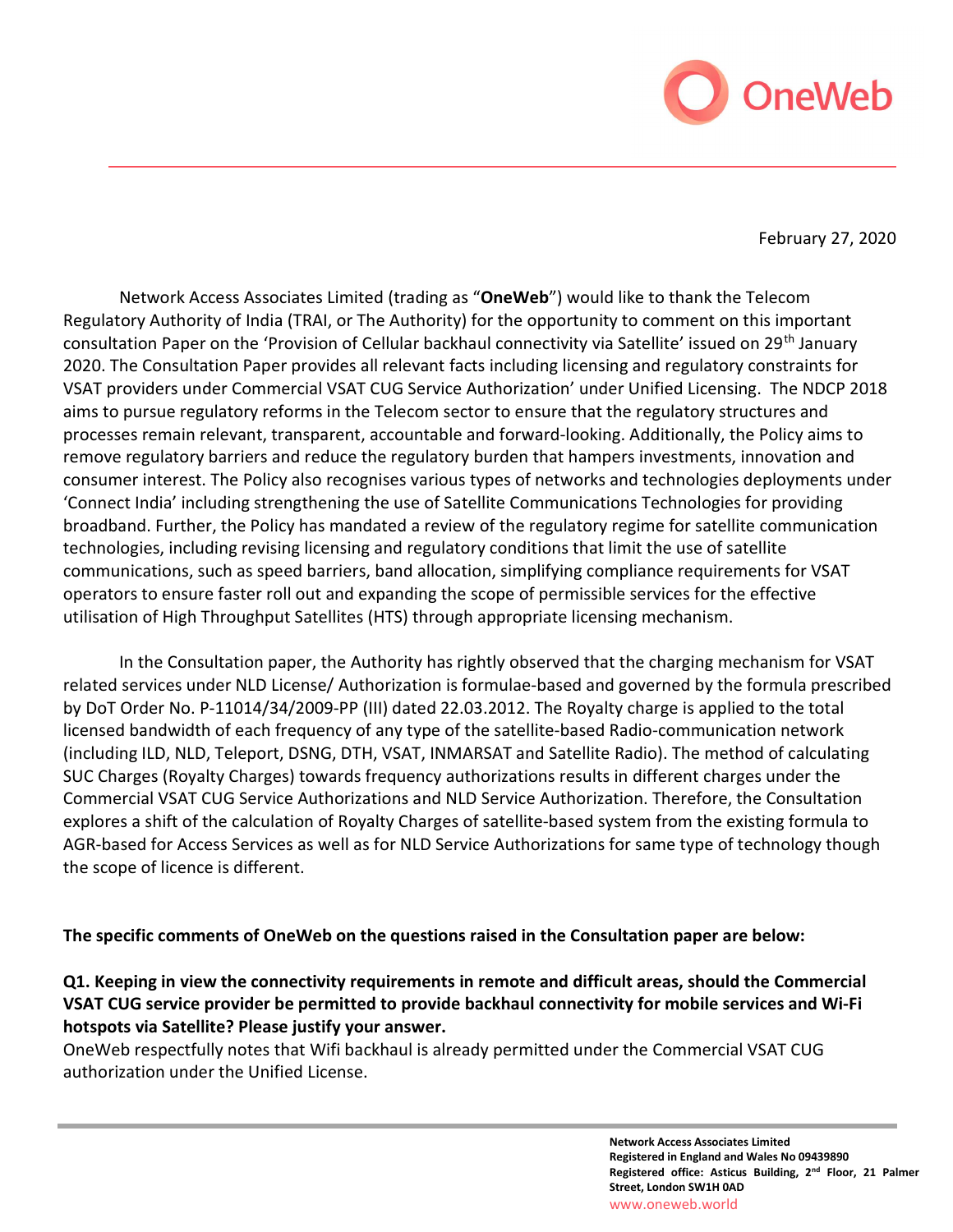

As regards the use of VSAT terminals of Commercial VSAT CUG service for providing backhaul connectivity to TSPs, OneWeb is of the opinion that the character of commercial VSAT CUG may be retained in the existing form to serve its purpose. However, the sharing of VSAT hub and VSAT Terminals of Commercial VSAT CUG Licensees and NLD services may be allowed, so as to tap the available resources wherever found feasible under active infrastructure. It will facilitate optimal utilisation of resources, better productivity, reduction in costs and overall increase in efficiency. Furthermore, the Government should also adopt similar spectrum charging mechanisms for VSATs operating under both categories of service authorisation. i.e., NLD services and Commercial VSAT CUG services. This will enable VSATs for backhauling under the NLD licence which access service providers can use within the terms and conditions of their licences.

# 2. Whether the scope of Commercial VSAT CUG Service Authorization be enhanced under both Unified License and UL(VNO) license to enable the provision of the said backhaul connectivity? Please justify your answer.

The scope of existing Commercial VSAT CUG Service Authorizations does not permit the use of VSAT terminals for cellular backhauling. Further, Access Service Providers may not make arrangements with Commercial VSAT CUG due to clause 2.2 in the licence agreement which says that the Licensee may also enter into mutual agreements with other UL Licensee (with authorization for access service)/ other Access service licensee/National Long Distance Licensee for carrying its intra-Circle Long Distance traffic'. Enhancement and sharing of infrastructure means overriding the scope of the NLD licence. It may be mentioned that NLD can provide VSAT terminals for backhauling as per existing terms and conditions. However, the same is not provided due to very high spectrum charging of VSAT operating under NLD service.

# Q3. Should the licensee having authorization for both Commercial VSAT CUG and NLD services be allowed to share VSAT Hub & VSAT terminals for the purpose of providing authorized services? Please justify your answer.

In view of the above, OneWeb is of the view that Authority should recommend that VSAT terminals under NLD service as well as Commercial VSAT CUG service with NLD authorisation be allowed to provide backhauling by mobile operators. The spectrum usage charges should be made similar for VSATs under both categories. Licensees having authorisation of both Commercial VSAT CUG service as well as NLD service may be allowed to share the VSAT Hub and VSAT terminals with Access service Providers once spectrum charging for VSATs under both categories are charged with similar methodologies i.e., percentage of AGR.

Q4. Whether the licensee should be permitted to share its own active and passive infrastructure for providing various services authorized to it under the other service authorization of UL and/ or other licenses? [In other words, whether clause 4.3 of Chapter -VIII (Access Service authorization) be made applicable for all other authorizations also] Is there a need to impose any restrictions? Please enumerate and justify your answer.

OneWeb is of the view that to achieve economic and operational efficiency, a licensee should be permitted to use its own infrastructure (both active & passive) in a shareable mode for providing various services authorised to it.

> Network Access Associates Limited Registered in England and Wales No 09439890 Registered office: Asticus Building, 2<sup>nd</sup> Floor, 21 Palmer Street, London SW1H 0AD www.oneweb.world